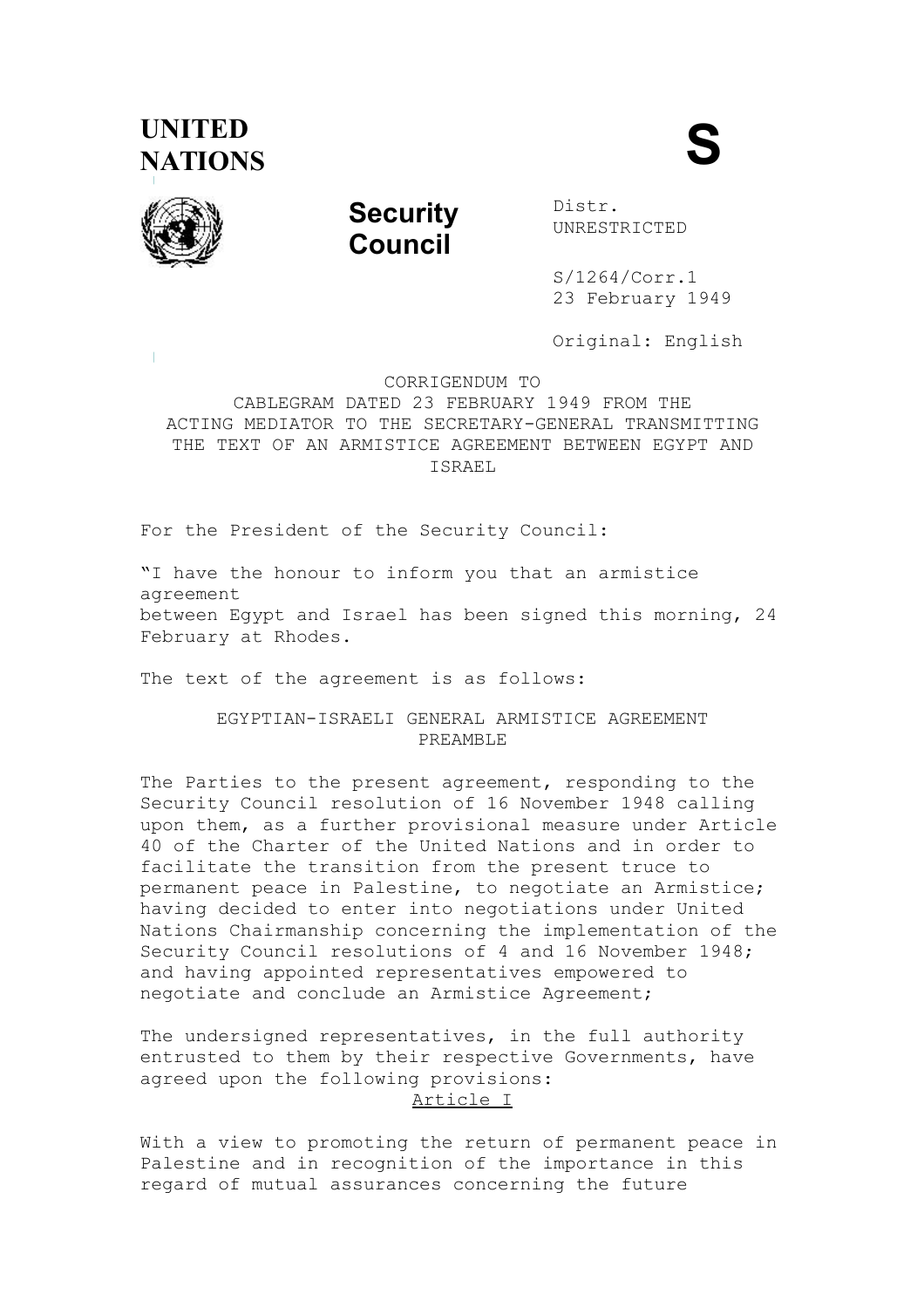military operations of the Parties, the following principles, which shall be fully observed by both Parties during the Armistice, are hereby affirmed:

1. The injunction of the Security Council against resort to military force in the settlement of the Palestine question shall henceforth be scrupulously respected by both Parties.

2. No aggressive action by the armed forces - land, sea, or air - of either Party shall be undertaken, planned, or threatened against the people or the armed forces of the other; it being understood that the use of the term "planned" in this context has no bearing on normal staff planning as generally practiced in military organizations.

3. The right of each Party to its security and freedom from fear of attack by the armed forces of the other shall be fully respected.

4. The establishment of an armistice between the armed forces of the two Parties is accepted as an indispensable step toward the liquidation of armed conflict and the restoration of peace in Palestine.

## Article II

1. In pursuance of the foregoing principles and of the resolutions of the Security Council of 4 and 16 November 1948, a general armistice between the armed forces of the two Parties - land, sea and air - is hereby established.

2. No element of the land, sea or air military or paramilitary forces of either Part, including non-regular forces, shall commit any warlike or hostile act against the military or para-military forces of the other Party, or against civilians in territory under the control of that Party; or shall advance beyond or pass over for any purpose whatsoever the Armistice Demarcation Line set forth in Article VI of this Agreement except as provided in Article III of this Agreement; and elsewhere shall not violate the international frontier; or enter into or pass through the air space of the other Party or through the waters within three miles of the coastline of the other Party.

#### Article III

1. In pursuance of the Security Council's resolution of 4 November 1948, and with a view to the implementation of the Security Council's resolution of 16 November 1948,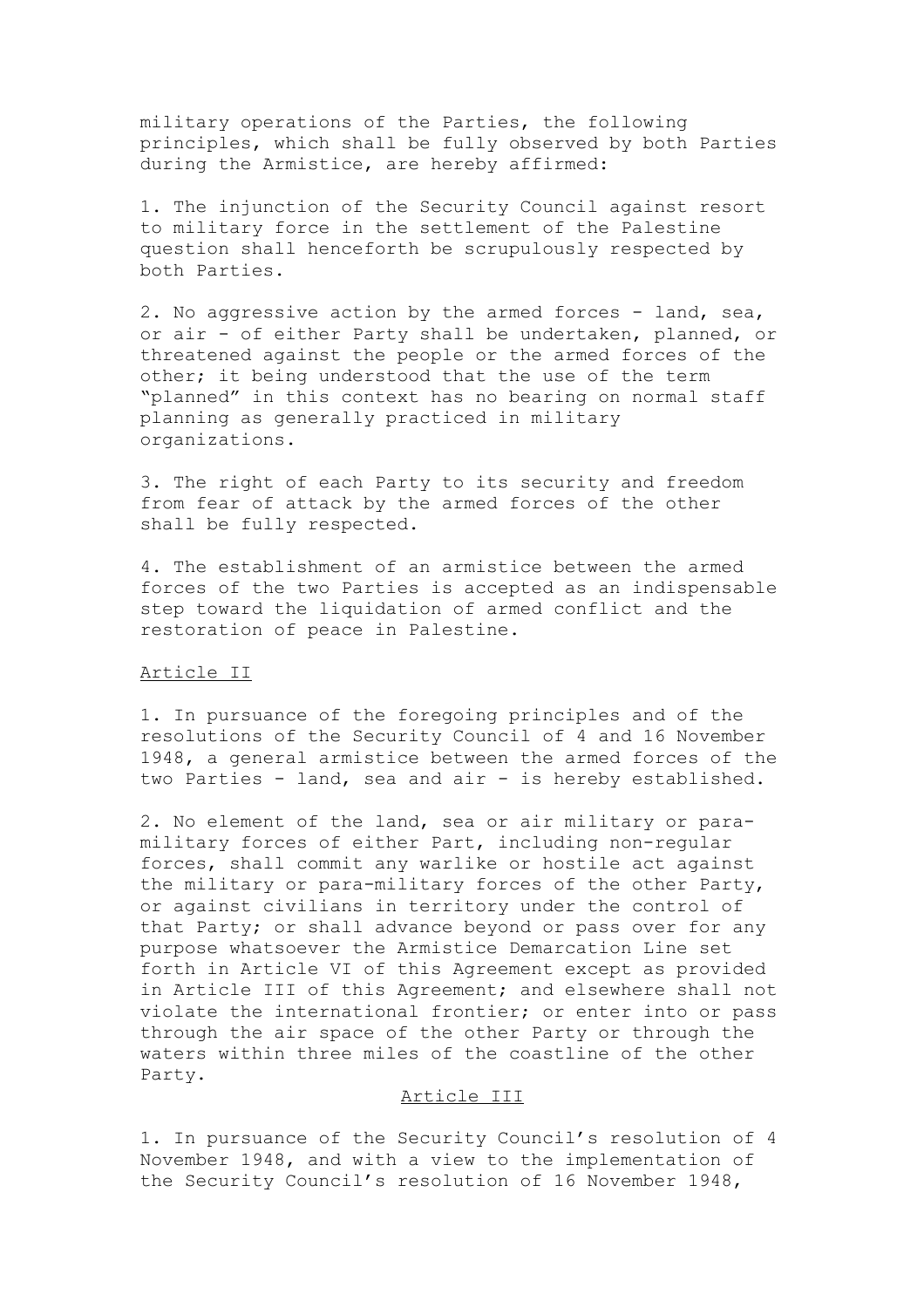the Egyptian Military Forces in the AL FALUJA area shall be withdrawn.

2. This withdrawal shall begin on the day after that which follows the signing of this Agreement, at 0500 hours GMT, and shall be beyond the Egypt-Palestine frontier.

3. The withdrawal shall be under the supervision of the United Nations in accordance with the Plan of Withdrawal set forth in Annex I to this Agreement. Article IV

With specific reference to the implementation of the resolutions of the Security Council of 4 and 16 November 1948, the following principles and purposes are affirmed:

1. The principle that no military or political advantage should be gained under the truce ordered by the Security Council is recognized.

2. It is also recognized that the basic purposes and spirit of the Armistice would not be served by the restoration of previously held military positions, changes from those now held other than as specifically provided for in this Agreement, or by the advance of the military forces of either side beyond positions held at the time this Armistice Agreement is signed.

3. It is further recognized that rights, claims or interests of a non-military character in the area of Palestine covered by this Agreement may be asserted by either Party, and that these, by mutual agreement being excluded from the Armistice negotiations, shall be, at the discretion of the Parties, the subject of later settlement. It is emphasized that it is not the purpose of this Agreement to establish, to recognize, to strengthen, or to weaken or nullify, in any way, any territorial, custodial or other rights, claims or interests which may be asserted by either Party in the area of Palestine or any part or locality thereof covered by this Agreement, whether such asserted rights, claims or interests derive from Security Council resolutions, including the resolution of 4 November 1948 and the Memorandum of 13 November 1948 for its implementation, or from any other source. The provisions of this Agreement are dictated exclusively by military considerations and are valid only for the period of the Armistice. Article V

1. The line described in Article VI of this Agreement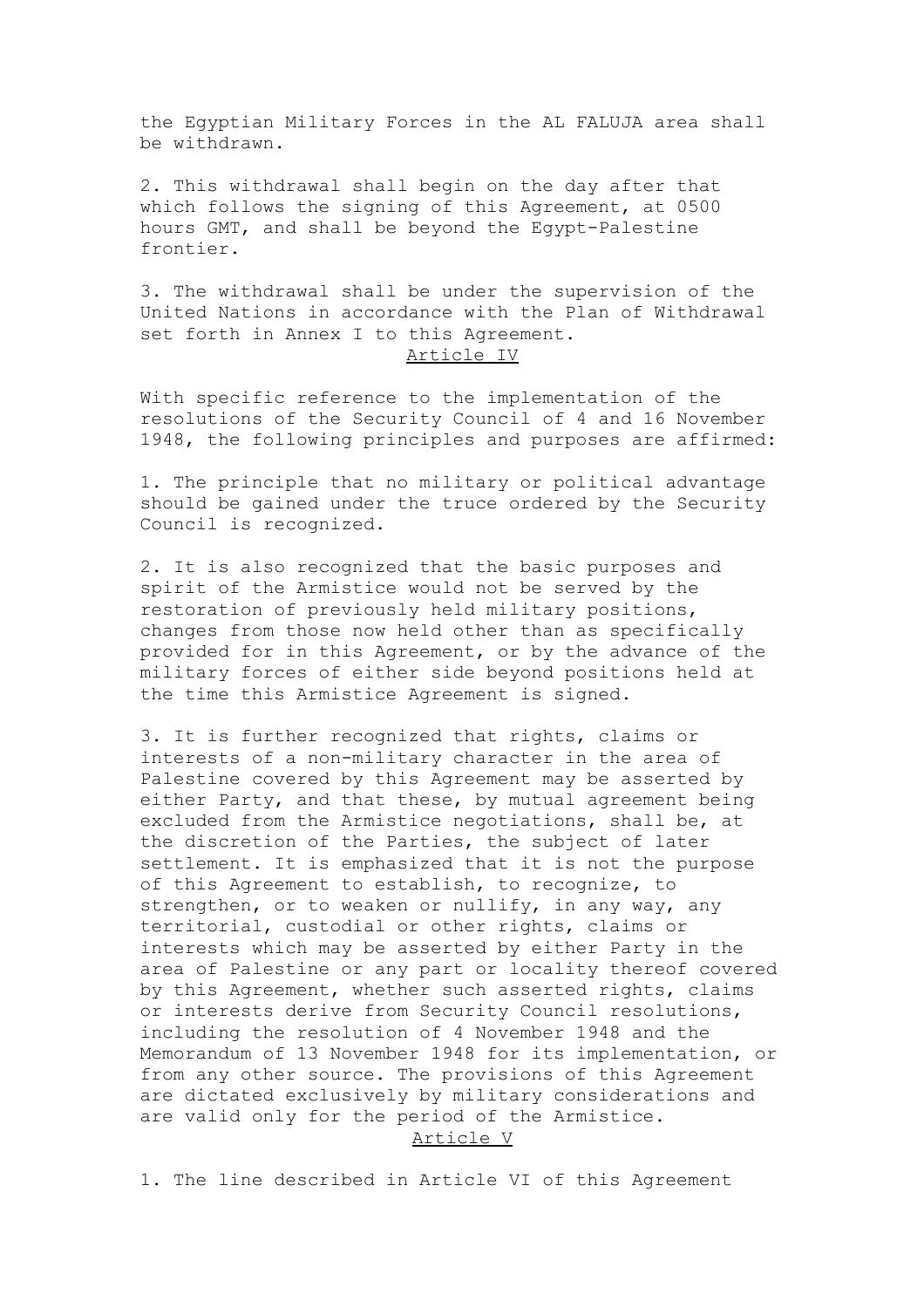shall be designated as the Armistice Demarcation Line and is delineated in pursuance of the purpose and intent of the resolutions of the Security Council of 4 and 16 November 1948.

2. The Armistice Demarcation Line is not to be construed in any sense as a political or territorial boundary, and is delineated without prejudice to rights, claims and positions of either Party to the Armistice as regards ultimate settlement of the Palestine question.

3. The basic purpose of the Armistice Demarcation Line is to delineate the line beyond which the armed forces of the respective Parties shall not move except as provided in Article III of this Agreement.

4. Rules and regulations of the armed forces of the Parties, which prohibit civilians from crossing the fighting lines or entering the area between the lines, shall remain in effect after the signing of this Agreement with application to the Armistice Demarcation Line defined in Article VI.

#### Article VI

1. In the GAZA-RAFAH area the Armistice Demarcation Line shall be as delineated in paragraph 2.B (i) of the Memorandum of 13 November 1948 on the implementation of the Security Council resolution of 4 November 1948, namely by a line from the coast at the mouth of Wadi Hasi in an easterly direction through Deir Suneid and across the Gaza-Al-Majdal Highway to a point of 3 kilometres east of the Highway, then in a southerly direction parallel to the Gaza-Al Majdal Highway, and continuing thus to the Egyptian frontier.

2. Within this line Egyptian forces shall nowhere advance beyond their present positions, and this shall include Beit Hanun and its surrounding area from which Israeli forces shall be withdrawn to north of the Armistice Demarcation Line, and any other positions within the line delineated in paragraph 1 which shall be evacuated by Israeli forces as set forth in paragraph 3.

3. Israeli outposts, each limited to platoon strength, may be maintained in this area at the following points: Deir Suneid, on the north side of the Wadi (MR 10751090); 700 x SW of Sa'ad (MR 10500982); Sulphur Quarries (MR 09870924); Tall-Jamma (MR 09720887); and KH AL Ma'in (MR 09320821). The Israeli outpost maintained at the Cemetery (MR 08160723) shall be evacuated on the day after that which follows the signing of this Agreement. The Israeli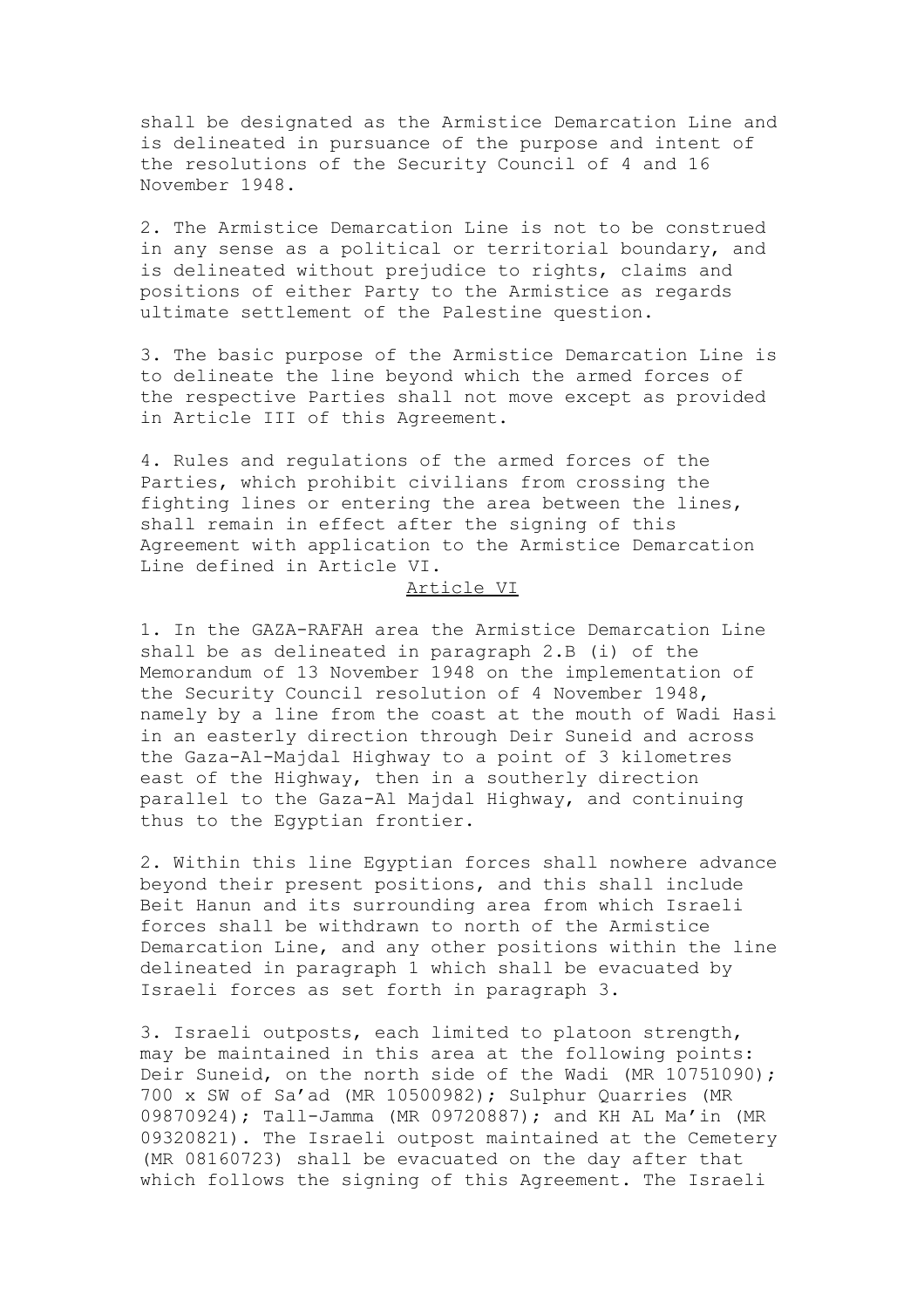outpost at Hill 79 (MR 10451017) shall be evacuated not later than four weeks following the day on which this Agreement is signed. Following the evacuation of the above outposts, new Israeli outposts may be established at MR 08360700, and at a point due east of Hill 79 east of the Armistice Demarcation Line.

4. In the BETHLEHEM-HEBRON area, wherever positions are held by Egyptian forces, the provisions of this Agreement shall apply to the forces of both Parties in each such locality, except that the demarcation of the Armistice Line and reciprocal arrangements for withdrawal and reduction of forces shall be undertaken in such manner as may be decided by the Parties, at such time as an Armistice Agreement may be concluded covering military forces in that area other than those of the Parties to this Agreement, or sooner at the will of the Parties. Article VII

1. It is recognized by the Parties to this Agreement that in certain sectors of the total area involved, the proximity of the forces of a third party not covered by this Agreement makes impractical the full application of all provisions of the Agreement to such sectors. For this reason alone, therefore, and pending the conclusion of an Armistice Agreement in place of the existing truce with that third party, the provisions of this Agreement relating to reciprocal reduction and withdrawal of forces shall apply only to the western front and not to the eastern front.

2. The areas comprising the western and eastern fronts shall be as defined by the United Nations Chief of Staff of the Truce Supervision Organization, on the basis of the deployment of forces against each other and past military activity or the future possibility thereof in the area. This definition of the western and eastern fronts is set forth in Annex II of this Agreement.

3. In the area of the western front under Egyptian control, Egyptian defensive forces only may be maintained. All other Egyptian forces shall be withdrawn from this area to a point or points no further east than El Arish-Abou Aoueigila.

4. In the area of the western front under Israeli control, Israeli defensive forces only, which shall be based on the settlements, may be maintained. All other Israeli forces shall be withdrawn from this area to a point or points north of the line delineated in paragraph 2.A of the Memorandum of 13 November 1948 on the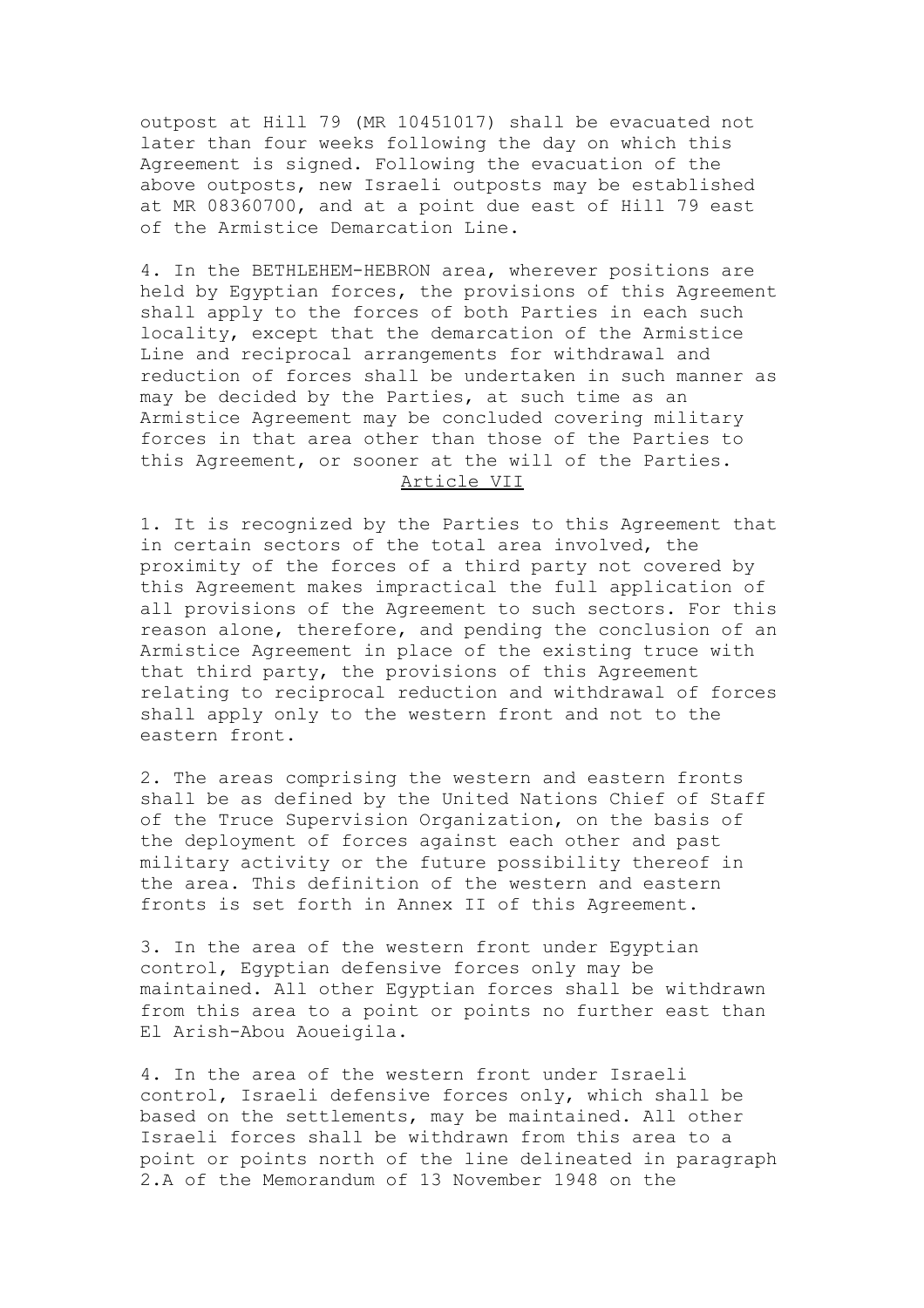implementation of the resolution of the Security Council of 4 November 1948.

5. The defensive forces referred to in paragraphs 3 and 4 above shall be as defined in Annex III to this Agreement. Article VIII

1. The area comprising the village of El Auja and vicinity, as defined in paragraph 2 of this Article, shall be demilitarized, and both Egyptian and Israeli armed forces shall be totally excluded therefrom. The Chairman of the Mixed Armistice Commission established in Article X of this Agreement and United Nations Observers attached to the Commission shall be responsible for ensuring the full implementation of this provision.

2. The area thus demilitarized shall be as follows: From a point on the Egypt-Palestine frontier five (5) kilometres northwest of the intersection Rafah-El Auja road and the frontier (MR 08750468), southeast to Khashm El Mamdud (MR 09650414), thence southeast to Hill 405 (MR 10780285), thence southwest to a point on the Egypt-Palestine frontier five (5) kilometres southeast of the intersection of the old railway tracks and the frontier (MR 09950145), thence returning northwest along the Egypt-Palestine frontier to the point of origin.

3. On the Egyptian side of the frontier, facing the El Auja area, no Egyptian defensive positions shall be closer to El Auja than El Qouseima and Abou Aoueigila.

4. The road Taba-Qouseima-Auja shall not be employed by any military forces whatsoever for the purpose of entering Palestine.

5. The movement of armed forces of either Party to this Agreement into any part of the area defined in paragraph 2 of this Article, for any purpose, or failure by either Party to respect or fulfil any of the other provisions of this Article, when confirmed by the United Nations representatives shall constitute a flagrant violation of this Agreement.

## Article IX

All prisoners of war detained by either Party to this Agreement and belonging to the armed forces, regular or irregular, of the other Party shall be exchanged as follows:

1. The exchange of prisoners of war shall be under United Nations supervision and control throughout. The exchange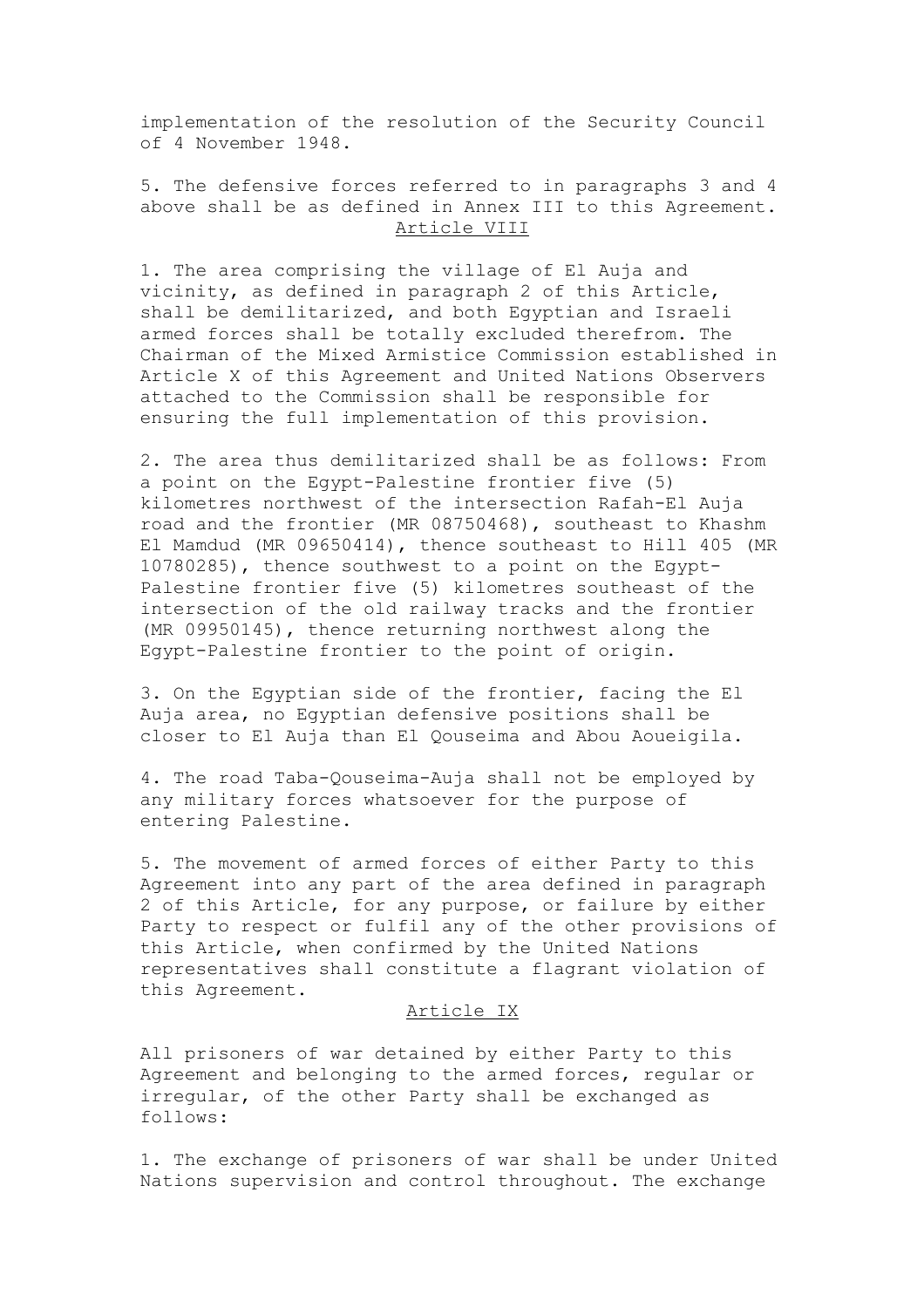shall begin within ten days after the sighing of this Agreement and shall be completed not later than twentyone days following. Upon the signing of this Agreement, the Chairman of the Mixed Armistice Commission established in Article X of this Agreement, in consultation with the appropriate military authorities of the Parties, shall formulate a plan for the exchange of prisoners of war within the above period, defining the date and places of exchange and all other relevant details.

2. Prisoners of war against whom a penal prosecution may be pending, as well as those sentences for crime or other offense, shall be included in this exchange of prisoners.

3. All articles of personal use, valuables, letters, documents, identification marks, and other personal effects of whatever nature, belonging to prisoners of war who are being exchanged, shall be returned to them, or, if they have escaped or died, to the Party to whose armed forces they belonged.

4. All matters not specifically regulated in this Agreement shall be decided in accordance with the principles laid down in the International Convention Relating to the Treatment of Prisoners of War, signed at Geneva on 27 July 1929.

5. The Mixed Armistice Commission established in Article X of this Agreement shall assume responsibility for locating missing persons, whether military or civilian, within the areas controlled by each Party, to facilitate their expeditious exchange. Each Party undertakes to extend to the Commission full co-operation and assistance in the discharge of this function.

## Article X

1. The execution of the provisions of this Agreement shall be supervised by a Mixed Armistice Commission composed of seven members, of whom each Party to this Agreement shall designate three, and whose Chairman shall be the United Nations Chief of Staff of the Truce Supervision Organization or a senior officer from the Observer personnel of that Organization designated by him following consultation with both Parties to this Agreement.

2. The Mixed Armistice Commission shall maintain its headquarters at El Auja, and shall hold its meetings at such places and at such times as it may deem necessary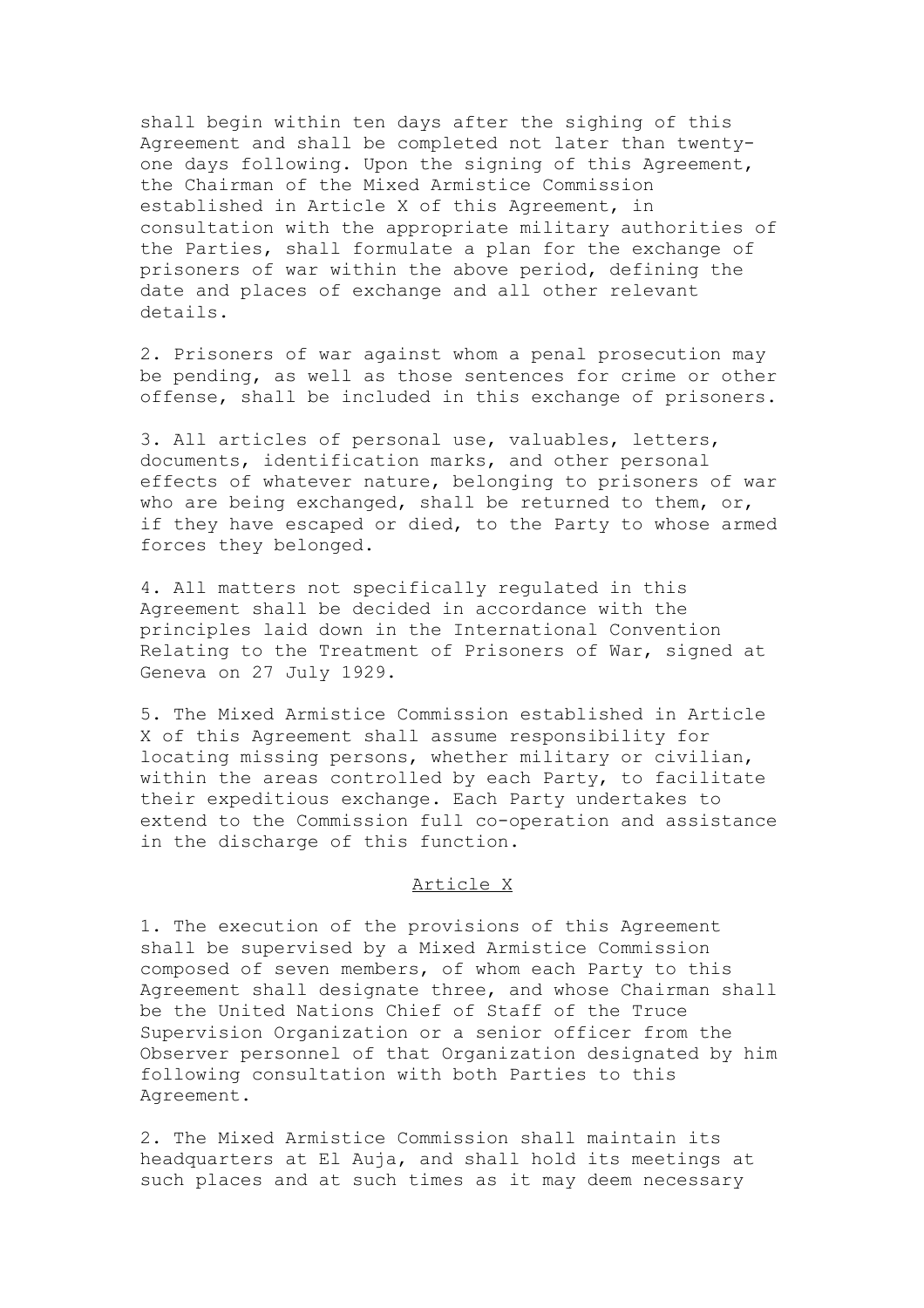for the effective conduct of its work.

3. The Mixed Armistice Commission shall be convened in its first meeting by the United Nations chief of Staff of the Truce Supervision Organization not later than one week following the signing of this Agreement.

4. Decisions of the Mixed Armistice Commission, to the extent possible, shall be based on the principle of unanimity. In the absence of unanimity, decisions shall be taken by a majority vote of the members of the Commission present and voting. On questions of principle, appeal shall lie to a Special Committee, composed of the United Nations Chief of Staff of the Truce Supervision Organization and one member each of the Egyptian and Israeli Delegations to the Armistice Conference at Rhodes or some other senior officer, whose decisions on all such questions shall be final. If no appeal against a decision of the Commission is filed within one week from the date of said decision, that decision shall be taken as final. Appeals to the Special Committee shall be presented to the United Nations Chief of Staff of the Truce Supervision Organization, who shall convene the Committee at the earliest possible date.

5. The Mixed Armistice Commission shall formulate its own rules of procedure. Meetings shall be held only after due notice to the members by the Chairman. The quorum for its meetings shall be a majority of its members.

6. The Commission shall be empowered to employ Observers, who may be from among the military organizations of the Parties or from the military personnel of the United Nations Truce Supervision Organization, or from both, in such numbers as may be considered essential to the performance of its functions. In the event United Nations Observers should be so employed, they shall remain under the command of the United Nations Chief of Staff of the Truce Supervision Organization. Assignments of a general or special nature given to United Nations Observers attached to the Mixed Armistice Commission shall be subject to approval by the United Nations Chief of Staff or his designated representative on the Commission, whichever is serving as Chairman.

7. Claims or complaints presented by either Party relating to the application of this Agreement shall be referred immediately to the Mixed Armistice Commission through its Chairman. The Commission shall take such action on all such claims or complaints by means of its observation and investigation machinery as it may deem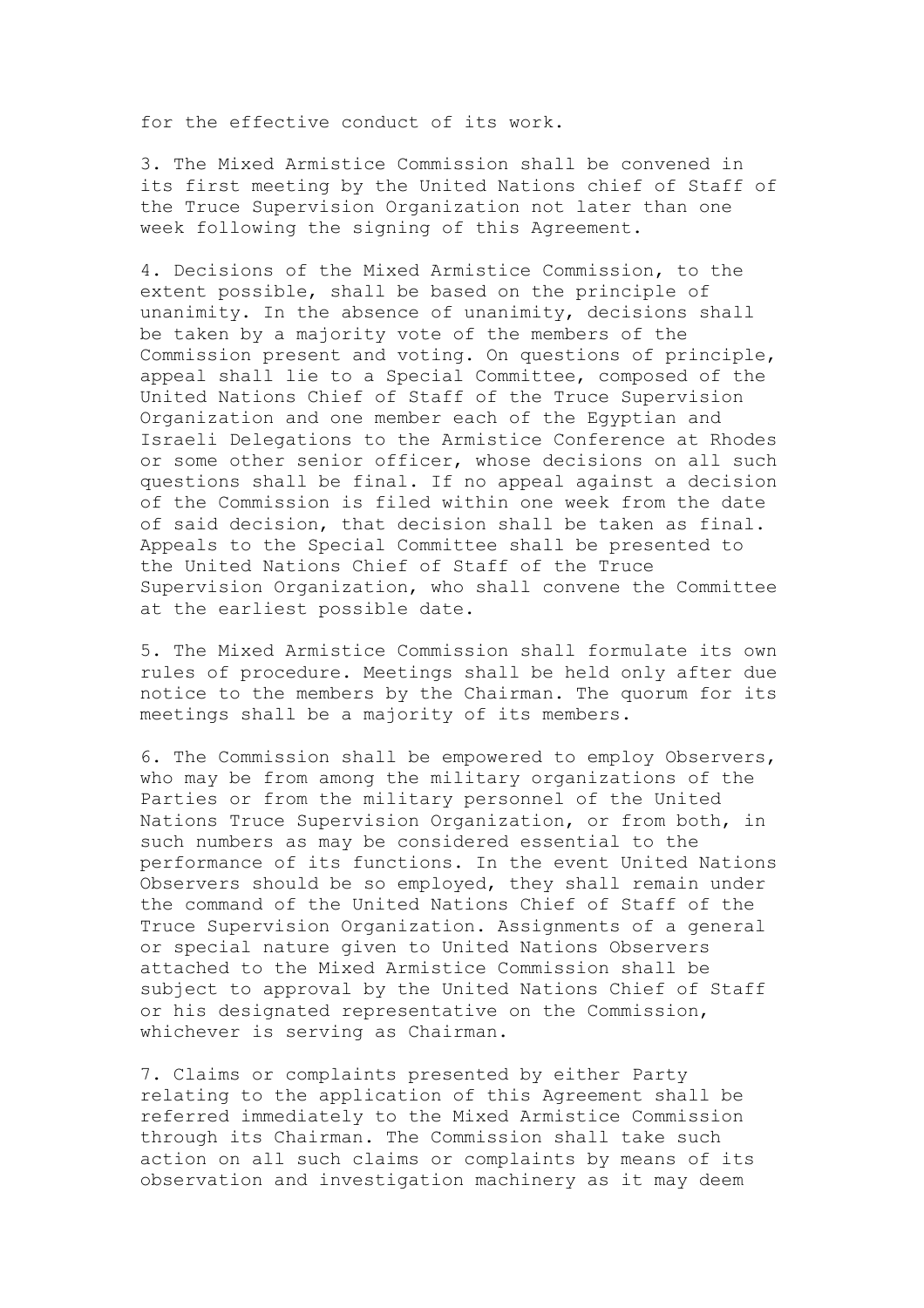appropriate, with a view to equitable and mutually satisfactory settlement.

8. Where interpretation of the meaning of a particular provision of this agreement is at issue, the Commission's interpretation shall prevail, subject to the right of appeal as provided in paragraph 4. The Commission, in its discretion and as the need arises, may from time to time recommend to the Parties modifications in the provisions of this Agreement.

9. The Mixed Armistice Commission shall submit to both Parties reports on its activities as frequently as it may consider necessary. A copy of each such report shall be presented to the Secretary-General of the United Nations for transmission to the appropriate organ or agency of the United Nations.

10. Members of the Commission and its Observers shall be accorded such freedom of movement and access in the areas covered by this Agreement as the Commission may determine to be necessary, provided that when such decisions of the Commission are reached by a majority vote United Nations Observers only shall be included.

11. The expenses of the Commission, other than those relating to United Nations Observers, shall be apportioned in equal shares between the two Parties to this Agreement.

## Article XI

No provision of this Agreement shall in any way prejudice the rights, claims and positions of either Party hereto in the ultimate peaceful settlement of the Palestine question.

## Article XII

1. The present Agreement is not subject to ratification and shall come into force immediately upon being signed.

2. This Agreement, having been negotiated and concluded in pursuance of the resolution of the Security Council of 16 November 1948 calling for the establishment of an Armistice in order to eliminate the threat to the peace in Palestine and to facilitate the transition from the present truce to permanent peace in Palestine, shall remain in force until a peaceful settlement between the Parties is achieved, except as provided in paragraph 3 of this Article.

3. The Parties to this Agreement may, by mutual consent,